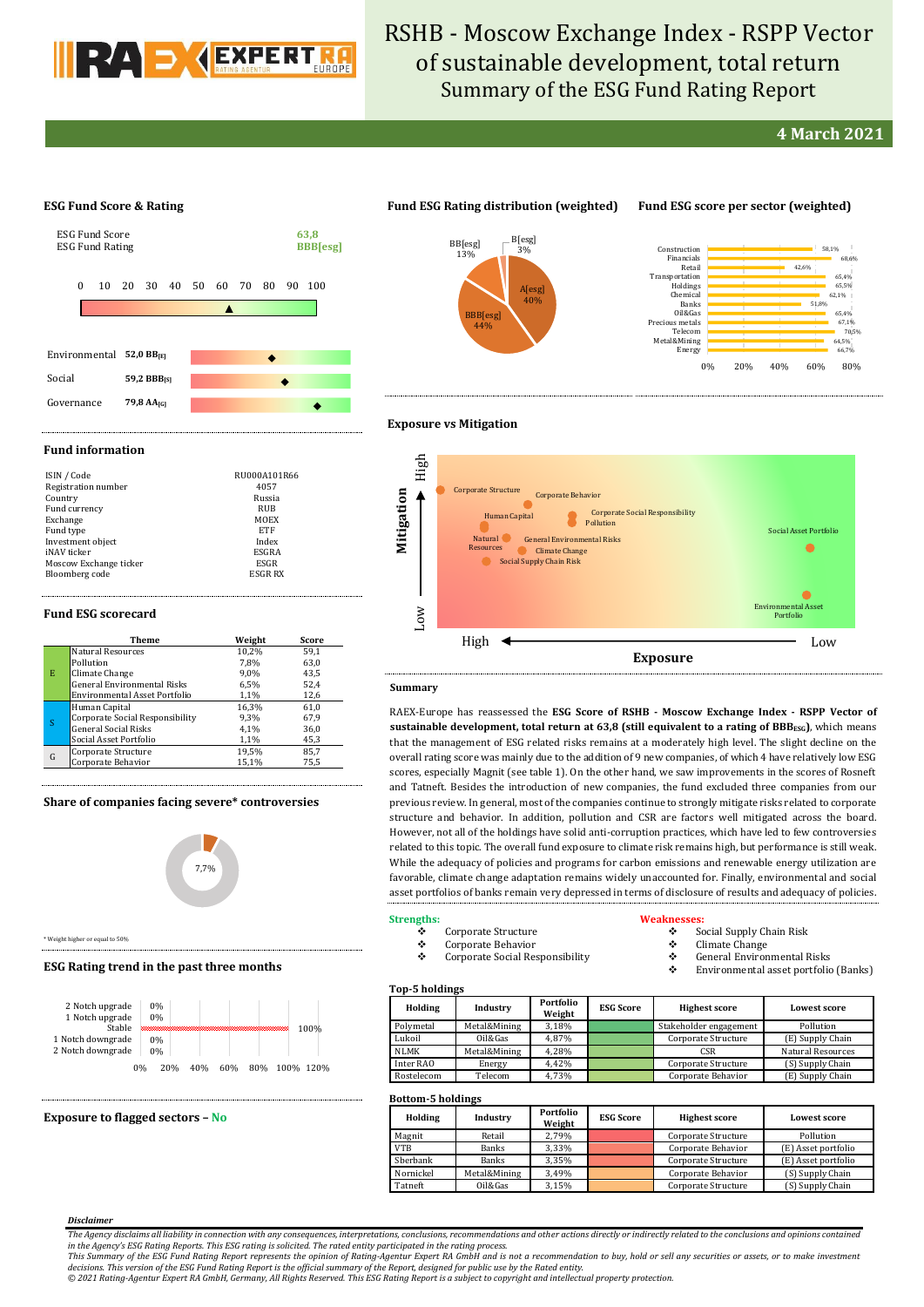

### **Table 1. Fund ESG scoring per section**

| Holding        | Country | Industry        | Portfolio<br>Weight* | ESG<br>Score | Natural Resources | Pollution | Climate Change | General Environmental Risks | Environmental asset<br>portfolio | Human Capital | Corporate Social<br>Responsibility | General Social Risks | Social asset portfolio | Corporate Structure | Corporate Behavior |
|----------------|---------|-----------------|----------------------|--------------|-------------------|-----------|----------------|-----------------------------|----------------------------------|---------------|------------------------------------|----------------------|------------------------|---------------------|--------------------|
| Inter RAO      | Russia  | Energy          | 4,42%                |              |                   |           |                |                             |                                  |               |                                    |                      |                        |                     |                    |
| Nornickel      | Russia  | Metal&Mining    | 3,49%                |              |                   |           |                |                             |                                  |               |                                    |                      |                        |                     |                    |
| <b>FGC UES</b> | Russia  | Energy          | 4,69%                |              |                   |           |                |                             |                                  |               |                                    |                      |                        |                     |                    |
| NLMK           | Russia  | Metal&Mining    | 4,28%                |              |                   |           |                |                             |                                  |               |                                    |                      |                        |                     |                    |
| Rostelecom     | Russia  | Telecom         | 4,73%                |              |                   |           |                |                             |                                  |               |                                    |                      |                        |                     |                    |
| Rosseti        | Russia  | Energy          | 4,39%                |              |                   |           |                |                             |                                  |               |                                    |                      |                        |                     |                    |
| Severstal      | Russia  | Metal&Mining    | 3,40%                |              |                   |           |                |                             |                                  |               |                                    |                      |                        |                     |                    |
| MMK            | Russia  | Metal&Mining    | 3,81%                |              |                   |           |                |                             |                                  |               |                                    |                      |                        |                     |                    |
| Polyus         | Russia  | Precious metals | 3,45%                |              |                   |           |                |                             |                                  |               |                                    |                      |                        |                     |                    |
| Lukoil         | Russia  | Oil&Gas         | 4,87%                |              |                   |           |                |                             |                                  |               |                                    |                      |                        |                     |                    |
| Rosneft        | Russia  | Oil&Gas         | 4,82%                |              |                   |           |                |                             |                                  |               |                                    |                      |                        |                     |                    |
| Sberbank       | Russia  | Banks           | 3,35%                |              |                   |           |                |                             |                                  |               |                                    |                      |                        |                     |                    |
| Phosagro       | Russia  | Chemical        | 5,46%                |              |                   |           |                |                             |                                  |               |                                    |                      |                        |                     |                    |
| Sistema        | Russia  | Holdings        | 4,45%                |              |                   |           |                |                             |                                  |               |                                    |                      |                        |                     |                    |
| Novatek        | Russia  | Oil&Gas         | 3,33%                |              |                   |           |                |                             |                                  |               |                                    |                      |                        |                     |                    |
| Gazprom        | Russia  | Oil&Gas         | 4,07%                |              |                   |           |                |                             |                                  |               |                                    |                      |                        |                     |                    |
| Tatneft        | Russia  | Oil&Gas         | 3,15%                |              |                   |           |                |                             |                                  |               |                                    |                      |                        |                     |                    |
| Transneft      | Russia  | Oil&Gas         | 4,10%                |              |                   |           |                |                             |                                  |               |                                    |                      |                        |                     |                    |
| Rushydro       | Russia  | Energy          | 3,26%                |              |                   |           |                |                             |                                  |               |                                    |                      |                        |                     |                    |
| Aeroflot       | Russia  | Transportation  | 2,79%                |              |                   |           |                |                             |                                  |               |                                    |                      |                        |                     |                    |
| Magnit         | Russia  | Retail          | 2,79%                |              |                   |           |                |                             |                                  |               |                                    |                      |                        |                     |                    |
| Polymetal      | Russia  | Metal&Mining    | 3,18%                |              |                   |           |                |                             |                                  |               |                                    |                      |                        |                     |                    |
| Petropavlovsk  | Russia  | Metal&Mining    | 3,71%                |              |                   |           |                |                             |                                  |               |                                    |                      |                        |                     |                    |
| MOEX           | Russia  | Financials      | 2,96%                |              |                   |           |                |                             |                                  |               |                                    |                      |                        |                     |                    |
| <b>VTB</b>     | Russia  | Banks           | 3,33%                |              |                   |           |                |                             |                                  |               |                                    |                      |                        |                     |                    |
| LSR            | Russia  | Construction    | 3,73%                |              |                   |           |                |                             |                                  |               |                                    |                      |                        |                     |                    |

\* Excludes around 0,04% of the fund's holdings which are cash.

#### *Disclaimer*

The Agency disclaims all liability in connection with any consequences, interpretations, conclusions, recommendations and other actions directly or indirectly related to the conclusions and opinions contained<br>in the Agency

This Summary of the ESG Rating Report represents the opinion of Rating-Agentur Expert RA GmbH and is not a recommendation to buy, hold or sell any securities or assets, or to make investment decisions.<br>This version of the